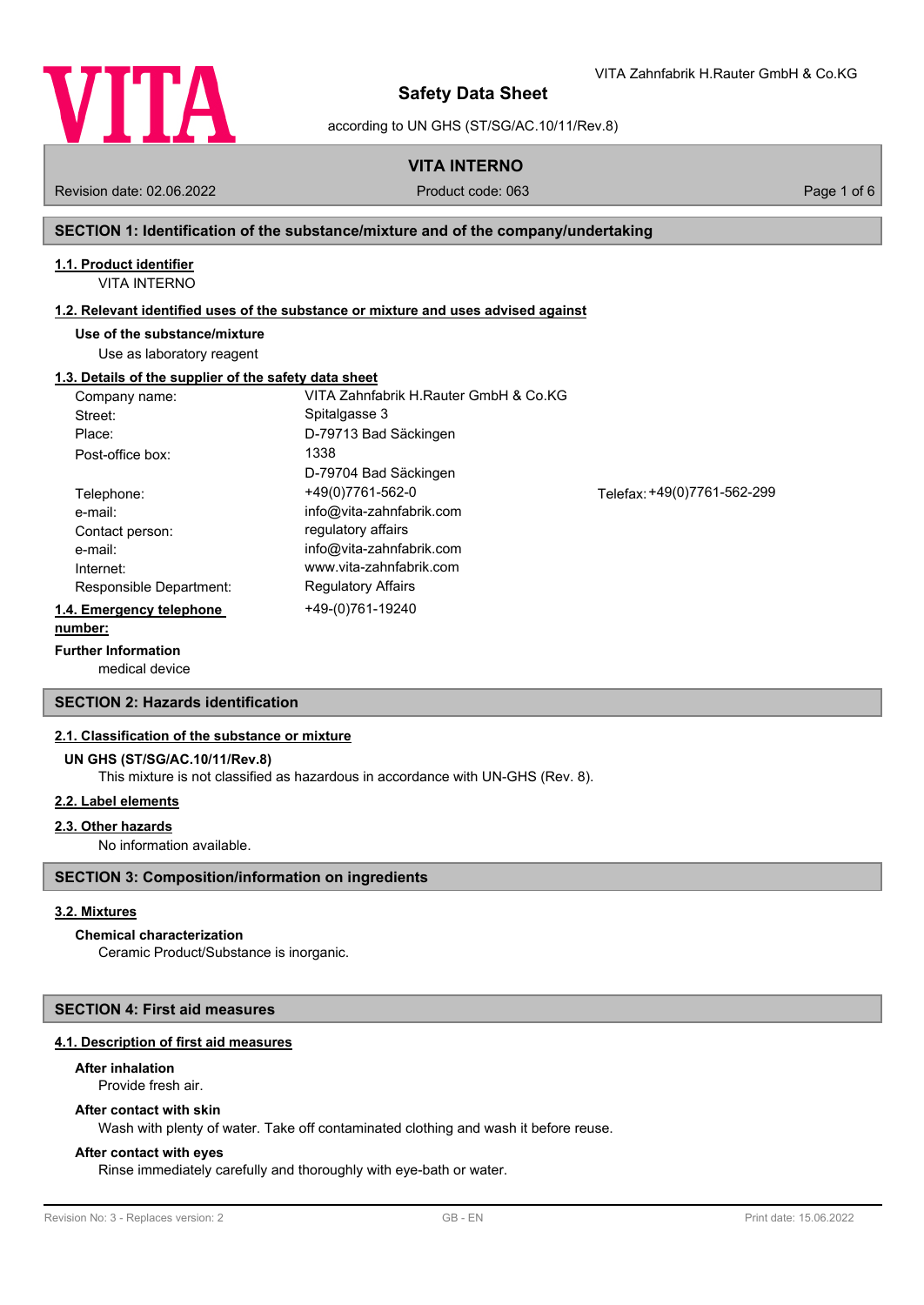

according to UN GHS (ST/SG/AC.10/11/Rev.8)

### **VITA INTERNO**

Revision date: 02.06.2022 Product code: 063 Page 2 of 6

### **After ingestion**

Rinse mouth immediately and drink plenty of water.

#### **4.2. Most important symptoms and effects, both acute and delayed**

No information available.

### **4.3. Indication of any immediate medical attention and special treatment needed**

Treat symptomatically.

#### **SECTION 5: Firefighting measures**

#### **5.1. Extinguishing media**

#### **Suitable extinguishing media**

Co-ordinate fire-fighting measures to the fire surroundings.

### **5.2. Special hazards arising from the substance or mixture**

Non-flammable.

### **5.3. Advice for firefighters**

In case of fire: Wear self-contained breathing apparatus.

#### **Additional information**

Collect contaminated fire extinguishing water separately. Do not allow entering drains or surface water.

### **SECTION 6: Accidental release measures**

#### **6.1. Personal precautions, protective equipment and emergency procedures**

#### **General advice**

Avoid dust formation. Do not breathe dust.

#### **6.2. Environmental precautions**

Do not allow to enter into surface water or drains.

#### **6.3. Methods and material for containment and cleaning up**

#### **Other information**

Take up mechanically. Treat the recovered material as prescribed in the section on waste disposal.

#### **6.4. Reference to other sections**

Safe handling: see section 7 Personal protection equipment: see section 8 Disposal: see section 13

#### **SECTION 7: Handling and storage**

## **7.1. Precautions for safe handling**

#### **Advice on safe handling**

No special measures are necessary.

#### **Advice on protection against fire and explosion**

No special fire protection measures are necessary.

#### **Advice on general occupational hygiene**

Take off contaminated clothing. Wash hands before breaks and after work. When using do not eat, drink, smoke, sniff.

#### **7.2. Conditions for safe storage, including any incompatibilities**

#### **Requirements for storage rooms and vessels**

Keep container tightly closed.

#### **Hints on joint storage**

No special measures are necessary.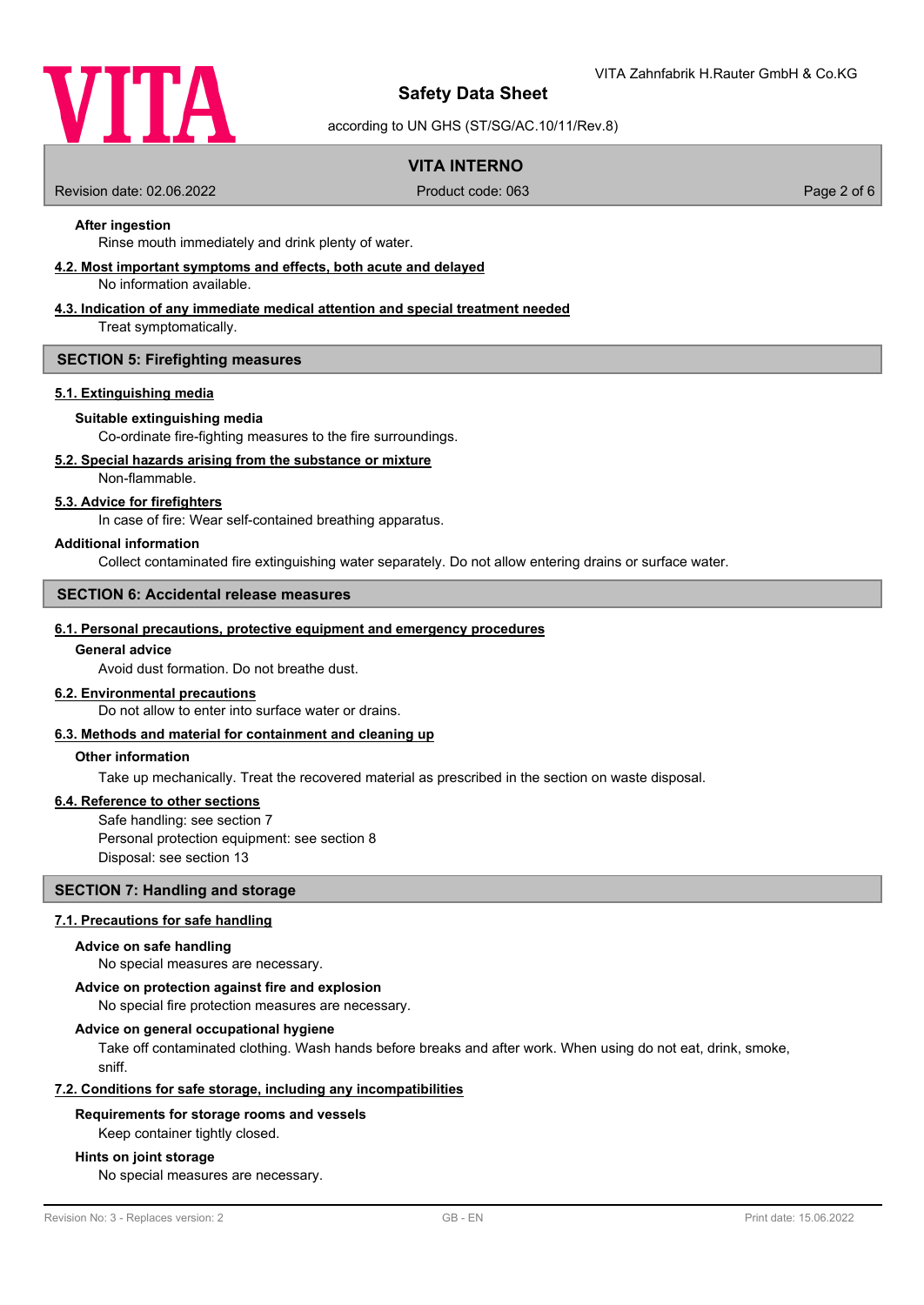

according to UN GHS (ST/SG/AC.10/11/Rev.8)

### **VITA INTERNO**

Revision date: 02.06.2022 Product code: 063 Page 3 of 6

### **SECTION 8: Exposure controls/personal protection**

#### **8.1. Control parameters**

### **8.2. Exposure controls**

#### **Individual protection measures, such as personal protective equipment**

#### **Eye/face protection**

Wear eye/face protection.

#### **Hand protection**

When handling with chemical substances, protective gloves must be worn with the CE-label including the four control digits. The quality of the protective gloves resistant to chemicals must be chosen as a function of the specific working place concentration and quantity of hazardous substances. For special purposes, it is recommended to check the resistance to chemicals of the protective gloves mentioned above together with the supplier of these gloves. Recommended glove articles KCL Dermatril P NBR (Nitrile rubber)

#### **Skin protection**

Use of protective clothing.

#### **Respiratory protection**

In case of inadequate ventilation wear respiratory protection. Provide adequate ventilation as well as local exhaustion at critical locations. Technical ventilation of workplace

#### **SECTION 9: Physical and chemical properties**

#### **9.1. Information on basic physical and chemical properties**

| Physical state:<br>Colour:                                    | solid          |                |
|---------------------------------------------------------------|----------------|----------------|
| Odour:                                                        | characteristic |                |
| Changes in the physical state                                 |                |                |
| Melting point/freezing point:                                 |                | not determined |
| Boiling point or initial boiling point and<br>boiling range:  |                | ?              |
| Flash point:                                                  |                | ?              |
| <b>Flammability</b>                                           |                |                |
| Solid/liquid:                                                 |                | not determined |
| Gas:                                                          |                | not applicable |
| <b>Explosive properties</b><br>The product is not: Explosive. |                |                |
| Lower explosion limits:                                       |                | not determined |
| Upper explosion limits:                                       |                | not determined |
| <b>Self-ignition temperature</b>                              |                |                |
| Solid:                                                        |                | not determined |
| Gas:                                                          |                | not applicable |
| Decomposition temperature:                                    |                | not determined |
| pH-Value:                                                     |                | not determined |
| Water solubility:                                             |                | No             |
| Solubility in other solvents<br>not determined                |                |                |
| Partition coefficient n-octanol/water:                        |                | not determined |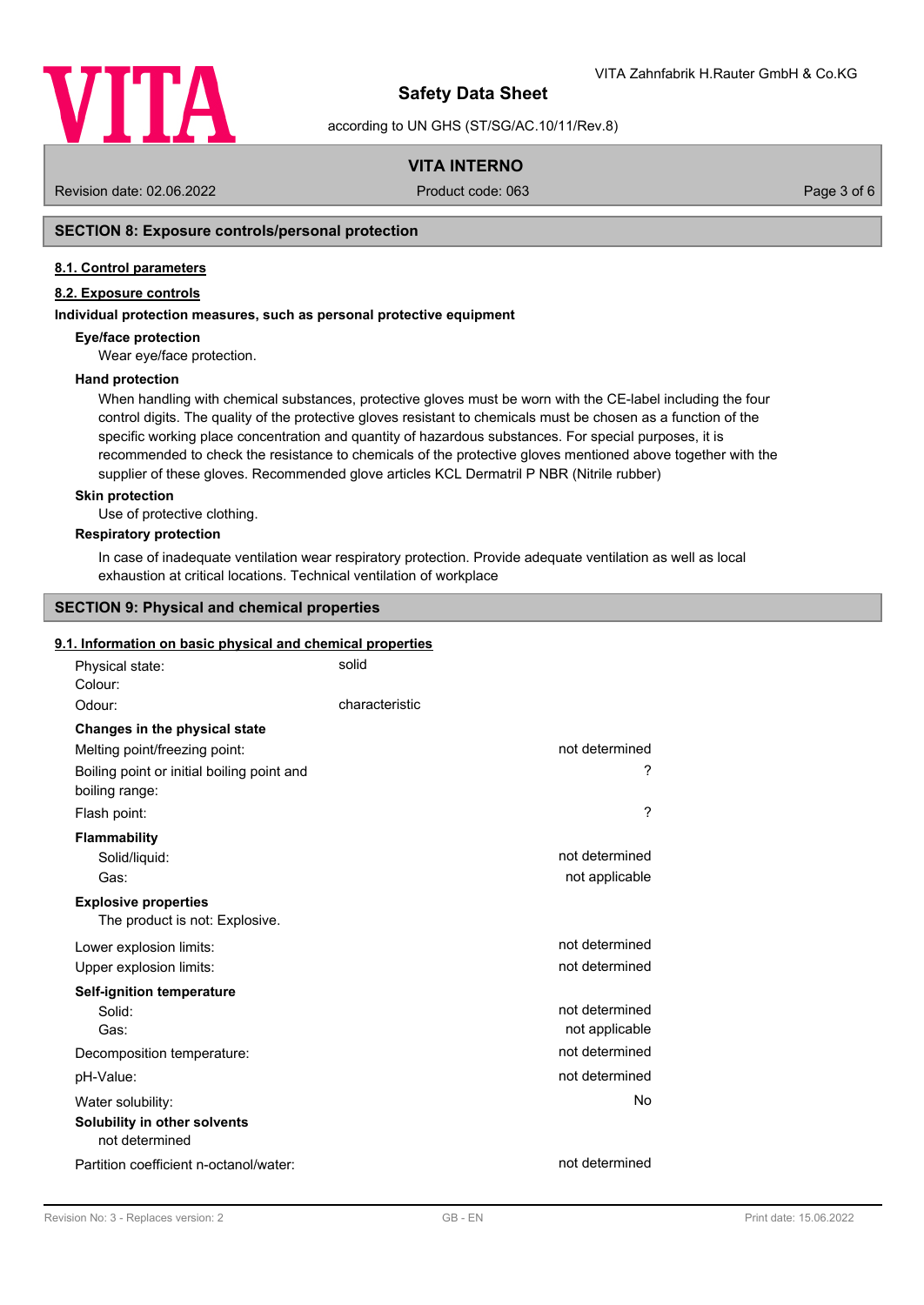

#### according to UN GHS (ST/SG/AC.10/11/Rev.8)

| <b>VITA INTERNO</b>                                |                           |             |  |  |
|----------------------------------------------------|---------------------------|-------------|--|--|
| Revision date: 02.06.2022                          | Product code: 063         | Page 4 of 6 |  |  |
| Vapour pressure:<br>(at 50 $^{\circ}$ C)           | $<$ =1100 hPa             |             |  |  |
| Density:                                           | 2,40000 g/cm <sup>3</sup> |             |  |  |
| Relative vapour density:                           | not determined            |             |  |  |
| 9.2. Other information                             |                           |             |  |  |
| Information with regard to physical hazard classes |                           |             |  |  |
| Oxidizing properties<br>Not oxidising.             |                           |             |  |  |
| Other safety characteristics                       |                           |             |  |  |
| Solid content:                                     | 100,0 %                   |             |  |  |
| Evaporation rate:                                  | not determined            |             |  |  |

# **SECTION 10: Stability and reactivity**

#### **10.1. Reactivity**

No hazardous reaction when handled and stored according to provisions.

### **10.2. Chemical stability**

The product is stable under storage at normal ambient temperatures.

#### **10.3. Possibility of hazardous reactions**

No known hazardous reactions.

## **10.4. Conditions to avoid**

none

### **10.5. Incompatible materials**

No information available.

### **10.6. Hazardous decomposition products**

No known hazardous decomposition products.

### **SECTION 11: Toxicological information**

### **11.1. Information on hazard classes as defined in GB CLP Regulation**

#### **Acute toxicity**

Based on available data, the classification criteria are not met.

#### **Irritation and corrosivity**

Based on available data, the classification criteria are not met.

#### **Sensitising effects**

Based on available data, the classification criteria are not met.

### **Carcinogenic/mutagenic/toxic effects for reproduction**

Based on available data, the classification criteria are not met.

#### **STOT-single exposure**

Based on available data, the classification criteria are not met.

#### **STOT-repeated exposure**

Based on available data, the classification criteria are not met.

#### **Aspiration hazard**

Based on available data, the classification criteria are not met.

### **Additional information on tests**

The mixture is classified as not hazardous according to regulation (EC) No 1272/2008 [CLP].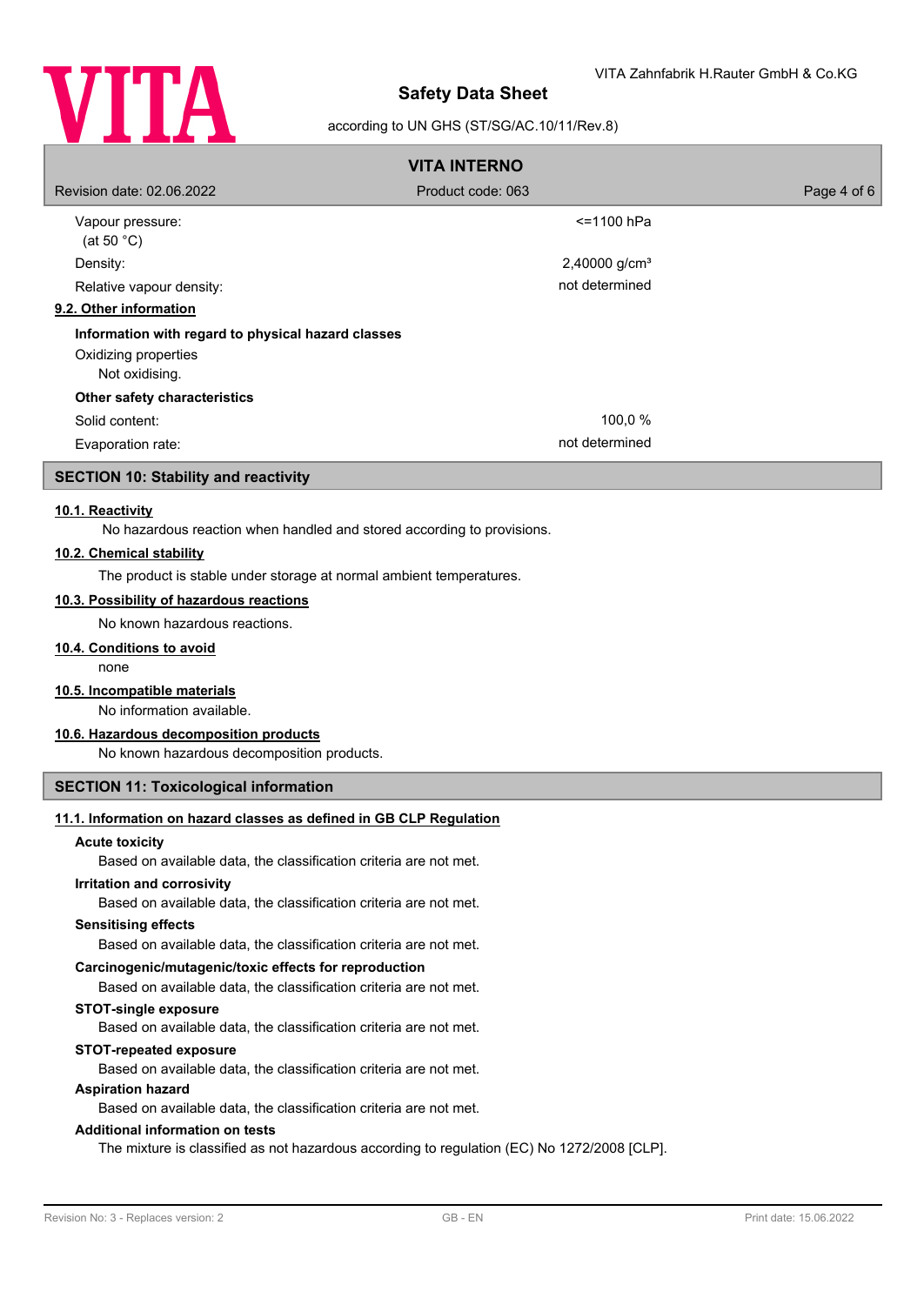

### according to UN GHS (ST/SG/AC.10/11/Rev.8)

### **VITA INTERNO**

Revision date: 02.06.2022 Product code: 063 Page 5 of 6

#### **SECTION 12: Ecological information**

#### **12.1. Toxicity**

The product is not: Ecotoxic.

#### **12.2. Persistence and degradability**

The product has not been tested.

#### **12.3. Bioaccumulative potential**

The product has not been tested.

#### **12.4. Mobility in soil**

The product has not been tested.

### **12.6. Endocrine disrupting properties**

This product does not contain a substance that has endocrine disrupting properties with respect to non-target organisms as no components meets the criteria.

#### **12.7. Other adverse effects**

No information available.

#### **Further information**

### Avoid release to the environment.

#### **SECTION 13: Disposal considerations**

#### **13.1. Waste treatment methods**

# **Disposal recommendations**

Do not allow to enter into surface water or drains. Dispose of waste according to applicable legislation.

#### **Contaminated packaging**

Wash with plenty of water. Completely emptied packages can be recycled. Handle contaminated packages in the same way as the substance itself.

### **SECTION 14: Transport information**

#### **Marine transport (IMDG)**

| 14.1. UN number or ID number:                                 | No dangerous good in sense of this transport regulation. |  |
|---------------------------------------------------------------|----------------------------------------------------------|--|
| 14.2. UN proper shipping name:                                | No dangerous good in sense of this transport regulation. |  |
| 14.3. Transport hazard class(es):                             | No dangerous good in sense of this transport regulation. |  |
| 14.4. Packing group:                                          | No dangerous good in sense of this transport regulation. |  |
| Air transport (ICAO-TI/IATA-DGR)                              |                                                          |  |
| 14.1. UN number or ID number:                                 | No dangerous good in sense of this transport regulation. |  |
| 14.2. UN proper shipping name:                                | No dangerous good in sense of this transport regulation. |  |
| 14.3. Transport hazard class(es):                             | No dangerous good in sense of this transport regulation. |  |
| 14.4. Packing group:                                          | No dangerous good in sense of this transport regulation. |  |
| 14.5. Environmental hazards                                   |                                                          |  |
| ENVIRONMENTALLY HAZARDOUS:                                    | No                                                       |  |
| 14.6. Special precautions for user                            |                                                          |  |
| No information available.                                     |                                                          |  |
| 14.7. Maritime transport in bulk according to IMO instruments |                                                          |  |
| not applicable                                                |                                                          |  |
|                                                               |                                                          |  |

### **SECTION 15: Regulatory information**

#### **National regulatory information**